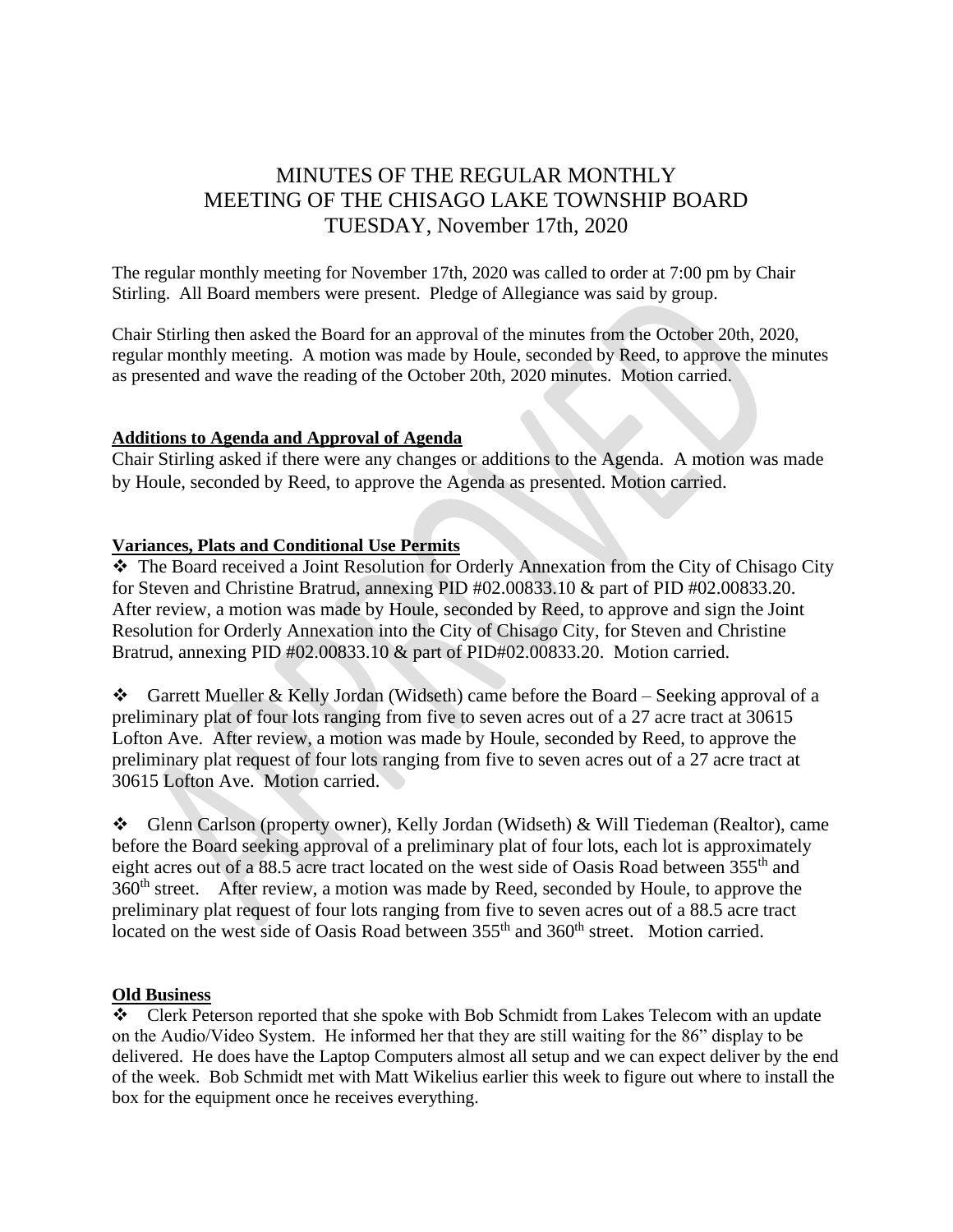Page 2 of the November 2020 Minutes

### **New Business**

❖ Peter Leadholm (President of the Saddle Shores Association) came before the Board with concerns about traffic speed in the neighborhood. After hearing Mr. Leadholm's concerns the Board informed Mr. Leadholm they would come out and evaluate the situation and see about either putting up 35 mile hour speed limit signs or putting up Winding Road advisory signs. The Board will make a decision at the next Board meeting which is, December  $15<sup>th</sup>$ , 2020.

❖ The Board received an application from Frontier requesting permission to perform the following: locate, construct, operate and maintain telephone facilities along 13485 Nueman Ct. After review a motion was made by Reed, seconded by Houle, to approve the Frontier application. Motion approved.

❖ The Board reviewed the 2021 Employee Health Insurance Renewal - There was a \$153.04 increase per month, going from \$2,191.80 per month to \$2,344.84 per month, no increase to the deductible. After discussion a motion was made by Houle, seconded by Reed, to renew the 2021 Employee Health Insurance Plan 645 with monthly increase of \$153.04 . Moton carried.

# **Road Report** – Matt Wikelius

❖ Matt Wikelius informed the Board that:

- ➢ They have been doing some plowing and salting. The Mack Plow Truck is currently in for some repairs.
- ➢ They are hoping to get out and grade a few more roads one more time weather permitting
- ➢ They ordered 200 tons of salt and that is expected to be delivered later this week and they have another 50 tons available if needed
- ➢ The City of Shafer contacted him about purchasing our old plow, he offered it to them for \$2,500.00. After discussion, a motion was made by Houle, seconded by Reed, to sell the old plow for \$2,500.00 to the City of Shafer should they choose to purchase it. Motion carried.
- $\triangleright$  Nardini Fire installed an exterior antenna for the Town Hall Sprinkler System because it kept loosing signal.

# **Information for Officials**

- ❖ Clerk Peterson informed the Board of the following:
	- $\triangleright$  We did not receive any building permit applications for the month of October
	- $\triangleright$  CCATO meeting will be held on Wednesday, December 9<sup>th</sup> at 7:00 pm at Nessel Township. They combined November and December meetings due to the Holidays.
	- ➢ Clerk Peterson gave a 2020 General Election Report.
	- ➢ Clerk Peterson reminded the Board about the 2020 Mat Educational Conference and Annual Meeting being held via Zoom November  $20<sup>th</sup>$  and November  $21<sup>st</sup>$ .
	- $\triangleright$  Clerk Peterson included in their packet information on the City of Forest Lake 2040 Comprehensive Plan Amendment for their review.